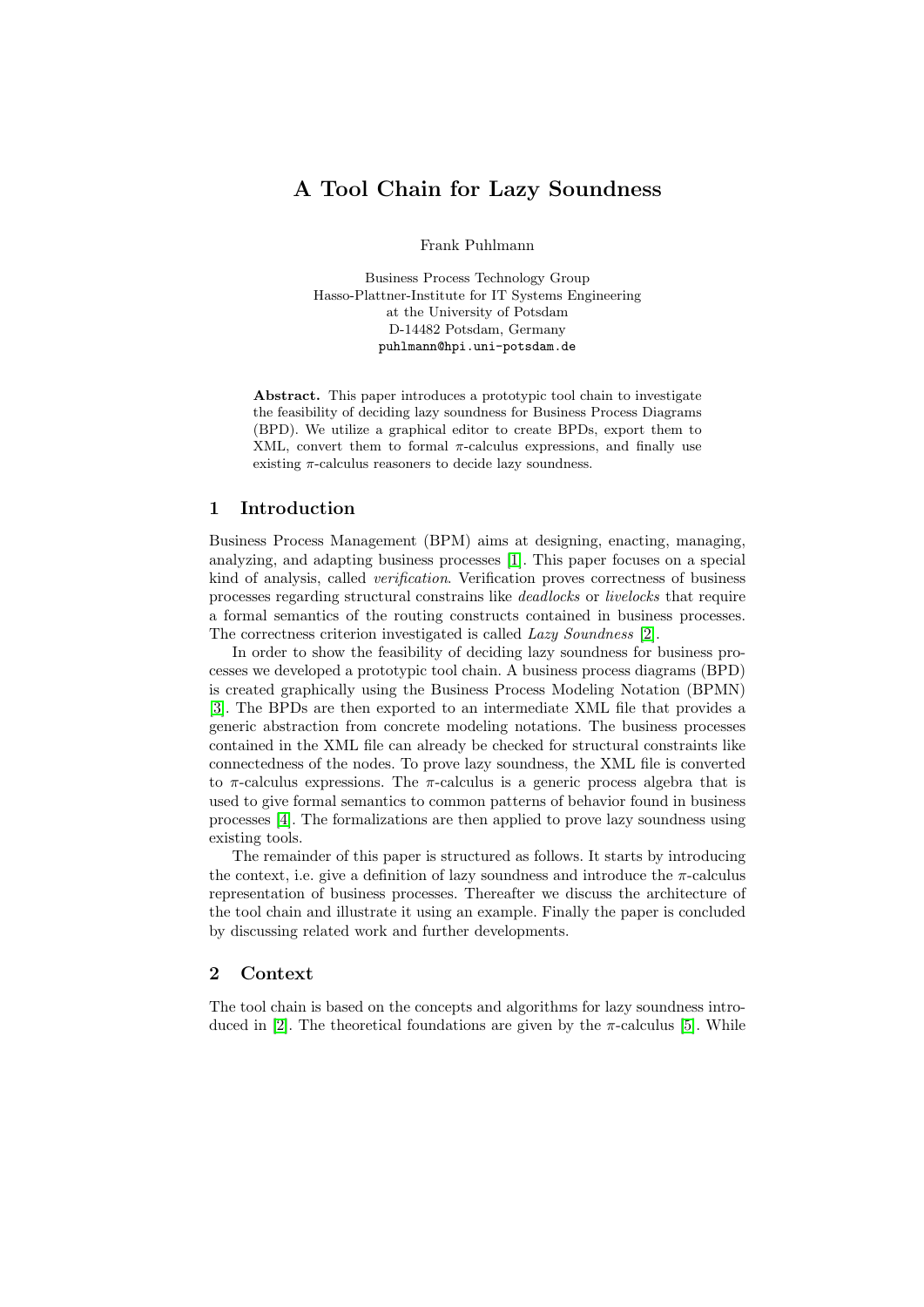#### 2 Frank Puhlmann

lazy soundness is a new correctness criterion for the BPM domain, the  $\pi$ -calculus is already in discussion as a formal foundation for BPM [\[6](#page-6-5)[,7\]](#page-6-6). Lazy soundness is based on structural soundness, informally given by:

A business process is structural sound if and only if there is (a) exactly one initial activity, (b) exactly one final activity, and (c) all activities are on a path from the initial to the final activity.

Furthermore, lazy soundness requires *semantic reachability*, meaning that an activity B is reachable from another activity A (i.e. their exists a path between them) according to the semantics of all other activities such as splits and joins. Lazy soundness is then given by:

A business process is lazy sound if and only if (a) the final activity is semantically reachable from every other activity semantically reachable from the initial activity until the final activity has been executed, and (b) the final activity is executed exactly once.

The definition states that a lazy sound business process is deadlock and livelock free as long as the final activity has not been executed. So called lazy activities might still be or become executed. Those are usually required for clean–up or subsequent activities. Examples are activities before a *discriminator* or  $n$  $out-of-m-join$  that has already been executed (i.e. receive remaining messages in interacting business processes) or activities triggered by *multiple–instances–* without synchronization patterns [\[8\]](#page-6-7). In terms of Petri nets, lazy soundness supports processes where tokens can remain in the net. Again, a detailed discussion can be found in [\[2\]](#page-6-1).

A formal semantics for business processes is given by the  $\pi$ -calculus. In [\[4,](#page-6-3)[9\]](#page-6-8) we have shown how different routing patterns are mapped to  $\pi$ -calculus expressions. Basically, each activity of a business process is mapped to a corresponding  $\pi$ -calculus process. The processes then trigger themselves using a pre– and postcondition approach. Reasoning about lazy soundness is done using weak open bisimulation. Informally, two  $\pi$ -calculus processes are weak open bisimulation equivalent if they have the same observable behavior regarding certain observability predicates. Weak open bisimulation can be evaluated using existing tools.

# 3 Architecture

Figure [1](#page-2-0) depicts the tool dependencies and document flows in the tool chain. Tools or scripts are shown as rectangles, whereas documents are denoted as notes. The components developed by our group are shown inside the dotted area.

First of all, we utilize a graphical editor for designing business process diagrams. The editor is equipped with a set of BPMN stencils annotated with additional information. Based on this information, an XML exporter script is able to generate an XML description of the business process diagram by interacting with the editor. The XML representation of the business process can already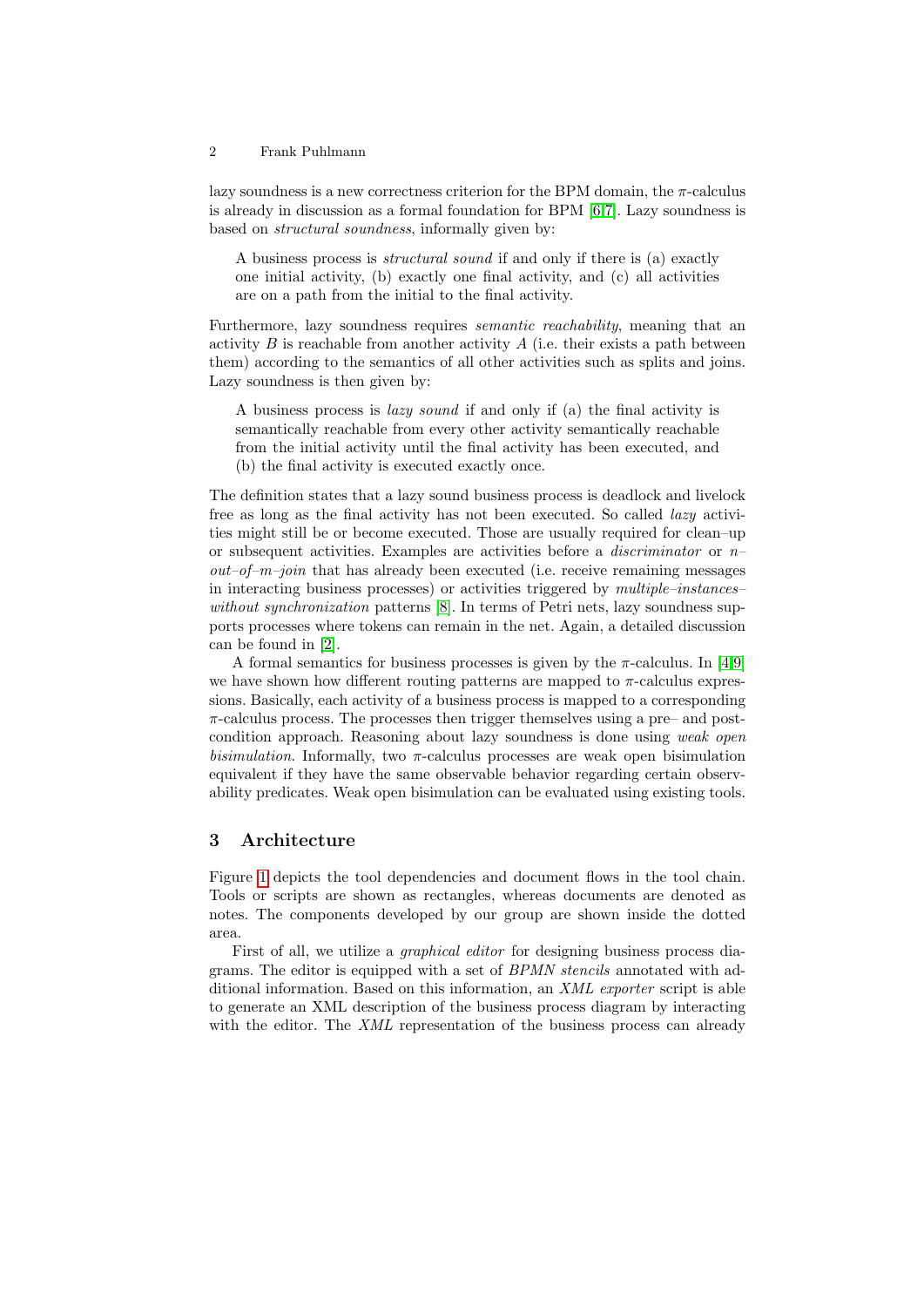

<span id="page-2-0"></span>Fig. 1. Architecture of the tool chain.

be proved to be structural sound by a structural soundness checker script. Furthermore, it can be used as input for a  $pi$ -calculus converter script that maps the XML file to a proprietary ASCII notation representing  $\pi$ -calculus processes. The implemented algorithm is described in [\[2\]](#page-6-1). The file containing the  $\pi$ -calculus processes can then directly be used as an input for existing  $\pi$ -calculus tools for reasoning.

Technically, the feasibility study has been developed on Mac OS X. Omni-Graffle Professional is utilized as a graphical editor<sup>[1](#page-2-1)</sup>, but other editors are also possible. OmniGraffle is fully programmable using AppleScript that was used for implementing the XML exporter. Both, OmniGraffle and AppleScript, provide an easy and convenient way of designing and exporting business process diagrams. The  $\pi$ -calculus converter and the structural soundness checker have been implemented as Ruby scripts, so they are OS–independent. The  $\pi$ -calculus tools compatible with our scripts are MWB and ABC, the two major reasoners for  $\pi$ -calculus [\[10,](#page-6-9)[11\]](#page-6-10). Both are also available on various platforms.

#### 4 Example

After introducing the theoretical foundations and architecture of the tool chain, we are now ready to give an illustrating example. Figure [2](#page-3-0) shows a business process starting with a parallel split, leading to the parallel execution of activities A, B, and C. These activities can represent sub-processes for contacting three different experts for writing an expertise. A  $\ell$ -out-of-3-join continues the execution at activity  $D$  after two of them are ready. However, some cleanup work is left for the remaining activity, e.g. receiving the last expertise and paying the expert. Activity  $D$  spawns of three multiple instances of itself, sending the accepted expertises to three different involved persons. While the expertises are still in delivery, the business process is already finished.

The interesting point regarding lazy soundness are the lazy activities that are left behind. This might be one of  $A, B,$  or  $C$ , as well as the three instances of D. To prove the business process to be lazy sound, we need to export it from our graphical editor using the XML exporter tool. The tool creates an XML file representing a so called process graph of the BPD. A process graph is a

<span id="page-2-1"></span><sup>1</sup> <http://www.omnigroup.com/applications/omnigraffle>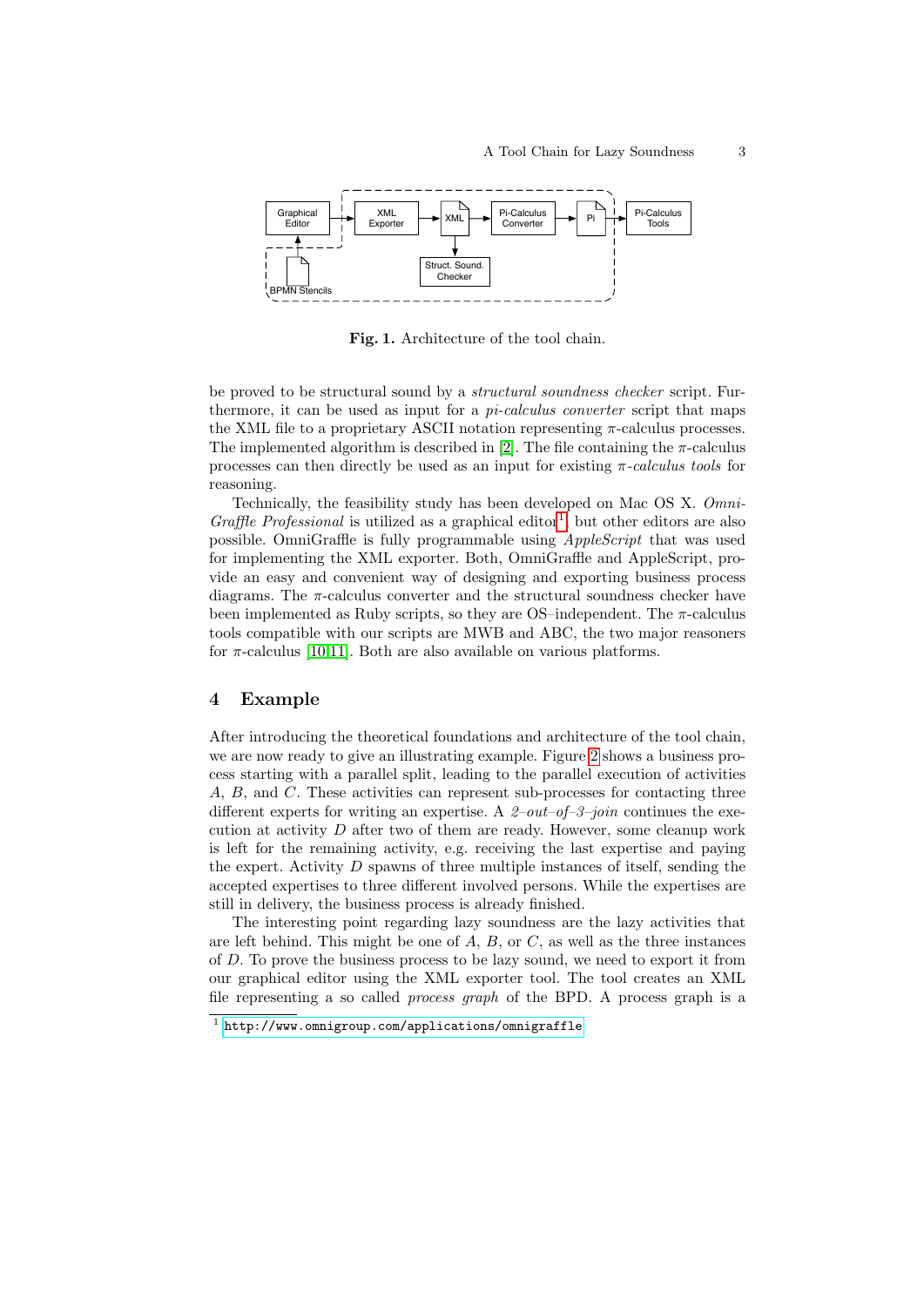4 Frank Puhlmann



<span id="page-3-0"></span>Fig. 2. Example business process diagram.

mathematical structure to describe the static aspects of a business process (see also [\[2\]](#page-6-1)). The XML representation of the process graph looks as follows:

Example 1 (XML representation of the example).

| $model$     |                                                                   |
|-------------|-------------------------------------------------------------------|
|             | <process id="1" type="BPMN"></process>                            |
|             | <node count="3" id="1025" name="D" type="MI without Sync"></node> |
|             | <node id="538" type="End Event"></node>                           |
|             | <node continue="2" id="748" type="N-out-of-M-Join"></node>        |
|             | <node id="790" name="C" type="Task"></node>                       |
|             | <node id="789" name="B" type="Task"></node>                       |
|             | <node id="717" type="AND Gateway"></node>                         |
|             | <node id="677" name="A" type="Task"></node>                       |
|             | <node id="534" type="Start Event"></node>                         |
|             | <flow from="1025" id="799" to="538" type="Sequence Flow"></flow>  |
|             | <flow from="748" id="798" to="1025" type="Sequence Flow"></flow>  |
|             | <flow from="790" id="797" to="748" type="Sequence Flow"></flow>   |
|             | <flow from="789" id="796" to="748" type="Sequence Flow"></flow>   |
|             | <flow from="677" id="795" to="748" type="Sequence Flow"></flow>   |
|             | <flow from="717" id="794" to="790" type="Sequence Flow"></flow>   |
|             | <flow from="717" id="792" to="789" type="Sequence Flow"></flow>   |
|             | <flow from="717" id="791" to="677" type="Sequence Flow"></flow>   |
|             | <flow from="534" id="671" to="717" type="Sequence Flow"></flow>   |
|             |                                                                   |
| $<$ /model> |                                                                   |

Using the structural soundness checker script, the process graph contained in the XML file can be proved to be structural sound (omitted here). The dynamic aspects of the business process are generated out of the type descriptions for each node contained in the XML file by the  $\pi$ -calculus converter. The formal description is furthermore enhanced with lazy soundness annotations as well as a special process called  $S_{LAZY}$  used for reasoning later on:

Example 2 ( $\pi$ -calculus representation of the example).

```
agent N1025(e798,e799)=e798.(t.0 | t.0 | t.0 | 'e799.0 | N1025(e798,e799))
agent N717(e671,e794,e792,e791)=e671.t.('e794.0 | 'e792.0 | 'e791.0 |
     N717(e671,e794,e792,e791))
agent N677(e791,e795)=e791.t.('e795.0 | N677(e791,e795))
agent N534(e671,i)=i.t.'e671.0
agent N538(e799,o)=e799.t.'o.N538(e799,o)
agent N748(e797,e796,e795,e798)=(^h,run)(N748_1(e797,e796,e795,e798,h,run) |
      N748_2(e797,e796,e795,e798,h,run))
agent N748_1(e797,e796,e795,e798,h,run)=e797.'h.0 | e796.'h.0 | e795.'h.0
agent N748_2(e797,e796,e795,e798,h,run)=h.h.'run.h.N748(e797,e796,e795,e798) |
     run.t.'e798.0
agent N790(e794,e797)=e794.t.('e797.0 | N790(e794,e797))
agent N789(e792,e796)=e792.t.('e796.0 | N789(e792,e796))
agent N(i,o)=(^e799,e798,e797,e796,e795,e794,e792,e791,e671)(N1025(e798,e799) |
```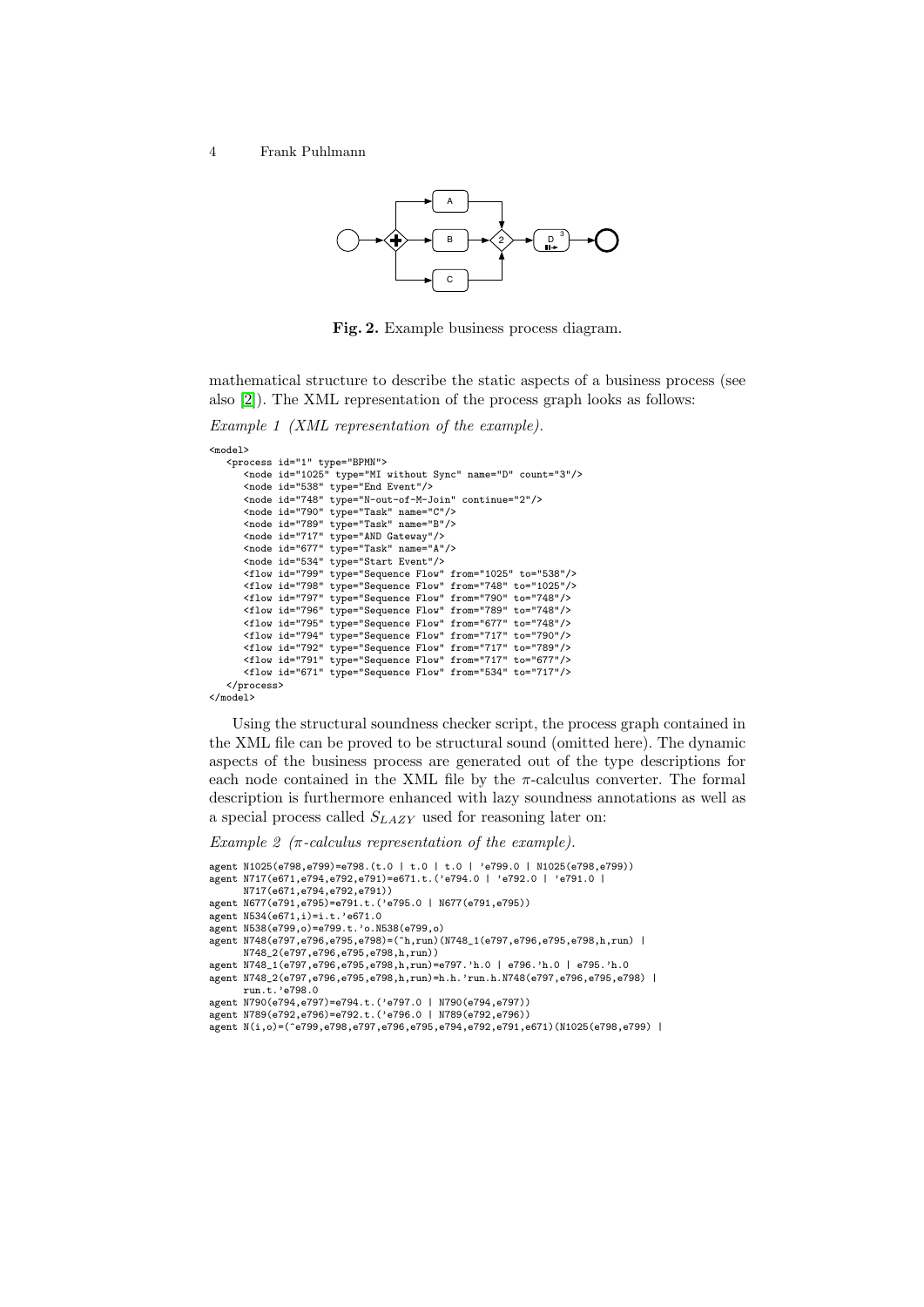```
N717(e671,e794,e792,e791) | N677(e791,e795) | N534(e671,i) | N538(e799,o) |
     N748(e797,e796,e795,e798) | N790(e794,e797) | N789(e792,e796))
agent S_LAZY(i,o)=i.t.'o.0
```
The input style generated corresponds to MWB as well as ABC. Each node of the XML file has been mapped to a  $\pi$ -calculus process (denoted as *agent* in the syntax). For instance, the initial node is given by  $N534$ , or the 2–out–of–3–join by N748. Helper agents are denoted with an index, like 748 1. BPMN sequence flows have been mapped to  $\pi$ -calculus names, representing dependencies between the agents. For instance,  $N717$  can only start after  $N534$  has emitted the name  $e671$ (an agent emits a name using  $'name$  and receives a name by simply stating it, i.e. name). To make reasoning possible, all agents representing nodes are placed in parallel in agent  $N$ . For accuracy, the identifiers provided by the graphical editor are used. The generated agents can now be imported into existing  $\pi$ calculus reasoners such as MWB:

```
The Mobility Workbench
 (MWB'99, version 4.136, built Fri Apr 7 16:02:07 2006)
1
MWB>input "agents.mwb"
MWB>weq N(i,o) S_LAZY(i,o)
The two agents are equal.
Bisimulation relation size = 317.
```
The first statement imports the  $\pi$ -calculus process definitions. Lazy soundness can now be decided using weak open bisimulation between process  $N(i, o)$ and  $S_{LAZY}(i, o)$ . The parameters i and o can be observed for deciding whether the business process is started (by observing  $i$ ) or the final activity is reached (by  $o$ ). If  $o$  is not observed exactly once, the process is not lazy sound.  $S_{LAZY}$  is already proved to be lazy sound, since it simply receives  $i$  one time and emits  $o$ one time. The weg statement now checks if  $N(i, o)$  equals  $S_{LAZY}$  regarding the observable behavior. As both are equal, also  $N(i, o)$  is lazy sound. Interestingly, components of  $N(i, o)$  representing lazy activities are still active. However, they do not trigger the final activity (the one that emits o) again.

A counterexample can be given by modifying the parallel split of figure [2](#page-3-0) to an exclusive decision. This results in a change of agent  $N717$  of the  $\pi$ -calculus representation:

```
agent N717(e671,e794,e792,e791)=e671.t.('e794.N717(e671,e794,e792,e791) +
          'e792.N717(e671,e794,e792,e791) + 'e791.N717(e671,e794,e792,e791))
```
Now, either activity  $A$ ,  $B$ , or  $C$  are activated. As can easily be deduced, this leads to a deadlock since the 2–out–of–3–join expects at least two activities to be finished beforehand. By asking MWB using the changed agent N717 this can be proved:

```
MWB>weq N(i,o) S_LAZY(i,o)
The two agents are NOT equal.
```
Hence, the modified business process is not lazy sound.

Drawbacks. During early experiments using MWB and ABC for deciding lazy soundness of different business processes, we already discovered several issues. First of all, weak open bisimulation is undecidable in general. Thus, some inputs will not give a result. To make matters worse, current implementations of MWB and ABC rely on depth first search, wasting computing power where breadth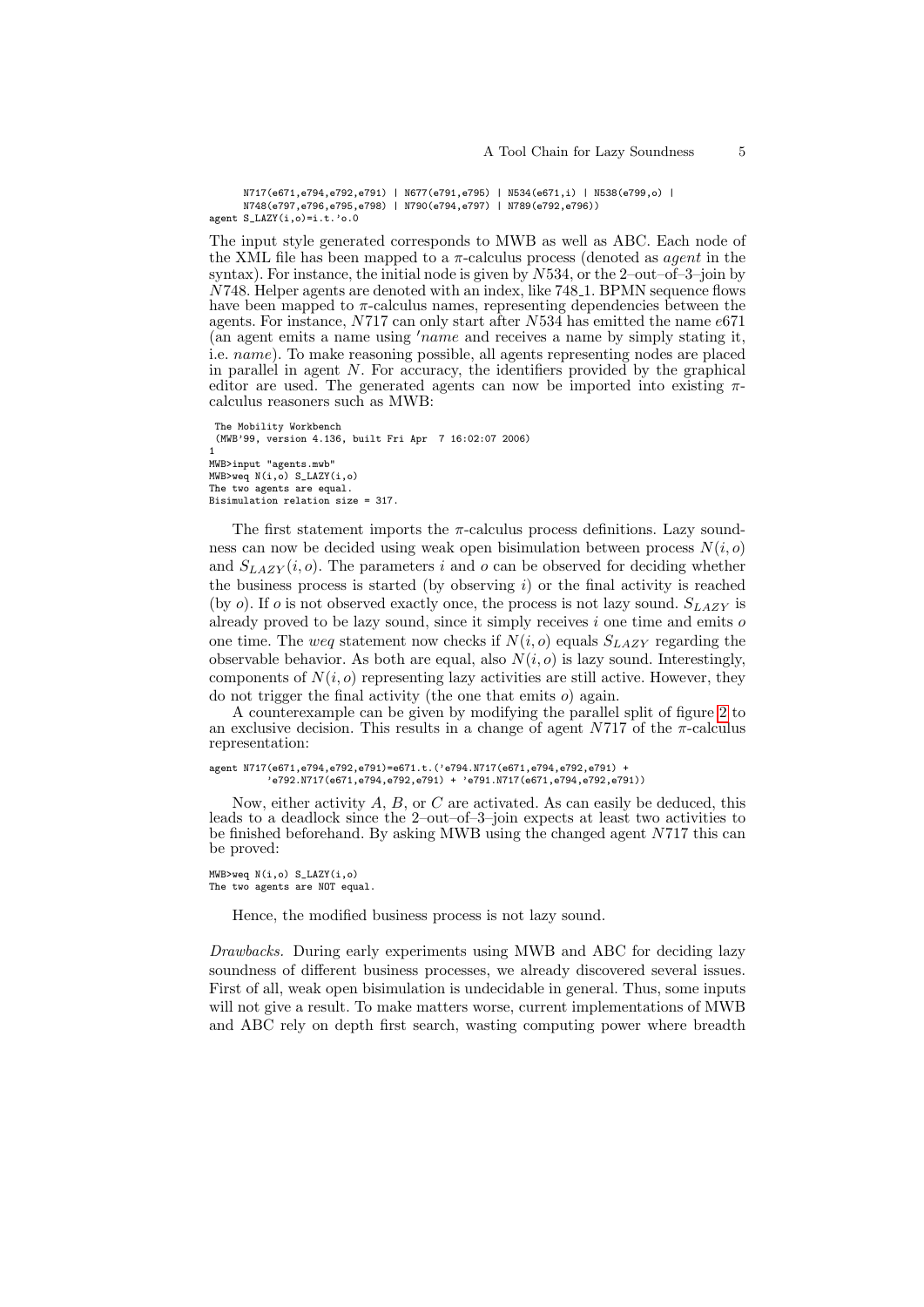#### 6 Frank Puhlmann

first search would already disprove lazy soundness (i.e. finding other paths that lead to deadlocks and livelocks). However, small to mid-size processes can be proved in reasonable time (see [\[2\]](#page-6-1) for timing results). Furthermore, due to the non–local semantics of the synchronizing merge pattern (or–join), business processes containing this pattern are never lazy sound. As a concluding remark, also backtracking of errors found in the  $\pi$ -calculus representation to the graphical notation is currently quite difficult. Using optimized reasoners and enhancing the  $\pi$ -calculus representation with additional debugging information, most of the problems can be solved.

# 5 Related Work

An important piece of related work is Woflan ([http://is.tm.tue.nl/research/](http://is.tm.tue.nl/research/woflan.htm) [woflan.htm](http://is.tm.tue.nl/research/woflan.htm)). Woflan is able to prove if two Petri nets are in a certain inheritance relation [\[12\]](#page-6-11). Most interesting is checking for projection inheritance, that has been derived from process algebra [\[13\]](#page-7-0). An informal description is as follows:

"If it is not possible to distinguish the behaviors of  $x$  and  $y$  [ $x$  and  $y$  are Petri nets] when arbitrary tasks of x are executed, but only the effects of tasks that are also present in y are considered, then x is a subclass of y." [\[12\]](#page-6-11).

Hence, y represents the  $S_{LAZY}$  process and x an arbitrary Petri net to check for conformance.  $S_{LAZY}$  is given as a Petri net consisting of two places and a transition t:



The transition  $t$  can be enhanced with arbitrary process structures. Since projection inheritance ignores remaining tokens in the Petri net, lazy soundness for Petri nets can be proved using Woflan. However, just as with ABC and MWB for  $\pi$ -calculus, the only feedback is a yes/no answer. Furthermore, using Petri nets for proving business processes to be lazy sound has two major drawbacks. First of all, not all workflow patterns can be represented in low-level Petri nets [\[14\]](#page-7-1). Thus, the number of possible business processes is restricted. Second, branching bisimilarity used for projection inheritance does not take into account link passing mobility. Link passing mobility is used inside service oriented architectures to represent dynamic binding of interaction partners [\[9\]](#page-6-8). Since weak open bisimulation supports link passing mobility, lazy soundness can be extended to interaction soundness. Interaction soundness proves an orchestration to be (lazy) sound regarding also its interactions inside a choreography. Since not all of the interaction partners are statically known (i.e. connected) to the orchestration at design–time, but instead are bound at run–time, a bisimulation technique based on link passing mobility is required.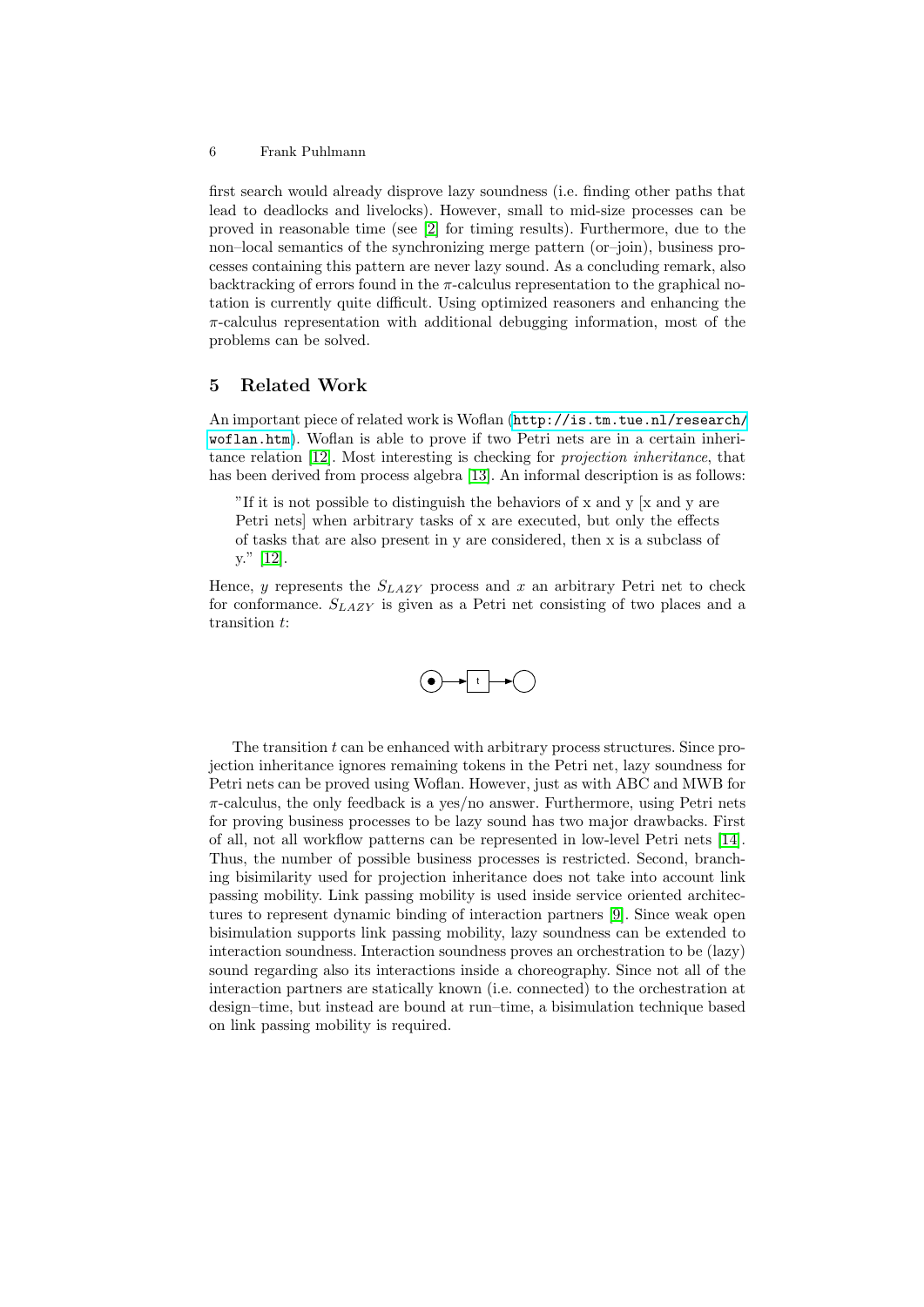#### 6 Conclusion

In this paper we introduced a first prototypic tool chain to show the feasibility of deciding lazy soundness using  $\pi$ -calculus. In order to evaluate the tool chain, the scripts and examples are provided at <http://pi-workflow.org>. While the graphical editing and export is currently OS depended (Mac OSX 10.4 required), the conversion of the examples to  $\pi$ -calculus and reasoning runs on a variety of platforms. The very next step regarding the tool chain is to create a stable implementation. This implementation can then be used to analyze existing  $\pi$ calculus tools as well as the proposed pattern formalizations for conformance regarding lazy soundness.

## References

- <span id="page-6-0"></span>1. van der Aalst, W.M.P., ter Hofstede, A.H., Weske, M.: Business Process Management: A Survey. In van der Aalst, W.M.P., ter Hofstede, A.H., Weske, M., eds.: Proceedings of the 1st International Conference on Business Process Management, volume 2678 of LNCS, Berlin, Springer-Verlag (2003) 1–12
- <span id="page-6-1"></span>2. Puhlmann, F., Weske, M.: Investigations on Soundness Regarding Lazy Activities. In Dustdar, S., Fiadeiro, J., Sheth, A., eds.: Proceedings of the 4th International Conference on Business Process Management (BPM 2006), volume 4102 of LNCS, Berlin, Springer Verlag (2006) 145–160
- <span id="page-6-2"></span>3. BPMI.org: Business Process Modeling Notation. 1.0 edn. (2004)
- <span id="page-6-3"></span>4. Puhlmann, F., Weske, M.: Using the Pi-Calculus for Formalizing Workflow Patterns. In van der Aalst, W., Benatallah, B., Casati, F., eds.: Proceedings of the 3rd International Conference on Business Process Management, volume 3649 of LNCS, Berlin, Springer-Verlag (2005) 153–168
- <span id="page-6-4"></span>5. Milner, R., Parrow, J., Walker, D.: A Calculus of Mobile Processes, Part I/II. Information and Computation 100 (1992) 1–77
- <span id="page-6-5"></span>6. Smith, H., Fingar, P.: Business Process Management – The Third Wave. Meghan-Kiffer Press, Tampa (2002)
- <span id="page-6-6"></span>7. Puhlmann, F.: Why do we actually need the Pi-Calculus for Business Process Management? In Abramowicz, W., Mayr, H., eds.: 9th International Conference on Business Information Systems (BIS 2006), volume P-85 of LNI, Bonn, Gesellschaft für Informatik  $(2006)$  77–89
- <span id="page-6-7"></span>8. van der Aalst, W.M.P., ter Hofstede, A.H.M., Kiepuszewski, B., Barros, A.: Workflow Patterns. Technical Report BETA Working Paper Series, WP 47, Eindhoven University of Technology (2000)
- <span id="page-6-8"></span>9. Overdick, H., Puhlmann, F., Weske, M.: Towards a Formal Model for Agile Service Discovery and Integration. In Verma, K., Sheth, A., Zaremba, M., Bussler, C., eds.: Proceedings of the International Workshop on Dynamic Web Processes (DWP 2005). IBM technical report RC23822, Amsterdam (2005)
- <span id="page-6-9"></span>10. Briais, S.: ABC Bisimulation Checker. Available at: [http://lamp.epfl.ch/](http://lamp.epfl.ch/~sbriais/abc/abc.html) <sup>∼</sup>[sbriais/abc/abc.html](http://lamp.epfl.ch/~sbriais/abc/abc.html) (2003)
- <span id="page-6-10"></span>11. Victor, B., Moller, F., Dam, M., Eriksson, L.H.: The Mobility Workbench. Available at: <http://www.it.uu.se/research/group/mobility/mwb> (2005)
- <span id="page-6-11"></span>12. van der Aalst, W., Basten, T.: Inheritance of Workflows: An approach to tackling problems related to change. Computing science reports 99/06, Eindhoven University of Technology, Eindhoven (1999)